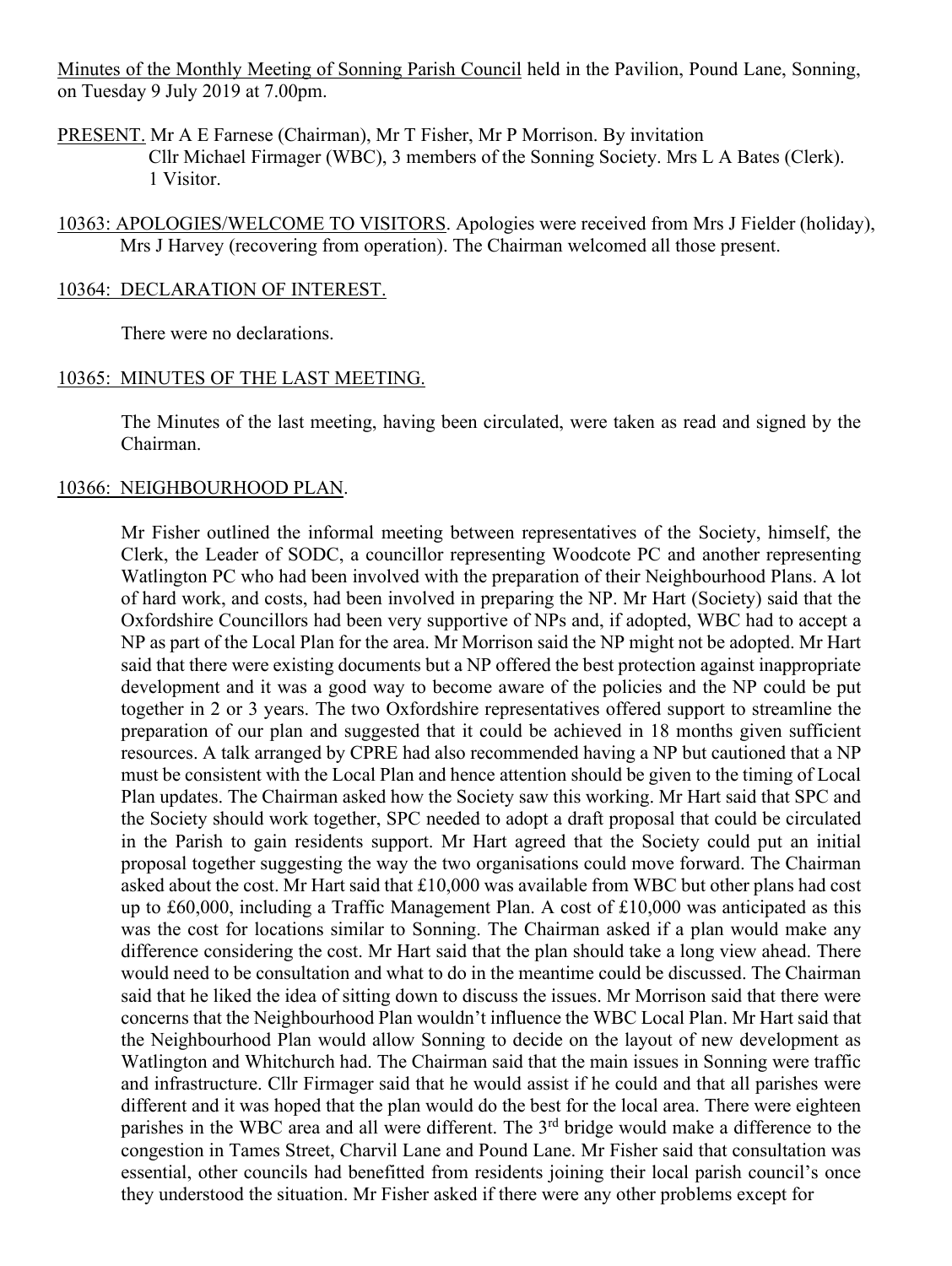## 10366: NEIGHBOURHOOD PLAN (Cont'd)

Financial and Mr Hart said that it was essential that WBC were supportive. Following a short discussion about the next step Mr Hart agreed that the Society would put a draft together for discussion at the September meeting.

### 10367: CORRESPONDENCE.

PEST UK. The Clerk had asked for a reduction in the annual fee as only two reports had been received instead of eight. It transpired that the tick box for reports had been unchecked but this had now been rectified and the missing reports had been received.

Mrs Harvey. Mrs Harvey had thanked the Council for the 'get well soon' bouquet of flowers.

Litter on Wharf. Mr Doyle had sent a photo showing a mound of rubbish around the notice asking for rubbish to be taken home. It was difficult to know how to manage this and Mr Doyle had suggested removing the bin. Unfortunately prior to the bin being supplied the rubbish had accumulated anyway.

Wokingham Veteran Tree Association. The Association had written asking for a donation. This would be considered later in the year. They had also asked for a venue for their meetings.

Pavilion Gas. BG had now revised the account and removed the items for gas. The Clerk would go through and check the invoices.

# 10368: PLANNING.

**Report**. The Chairman said that no new applications had been received but 190825, Little Shire, had been withdrawn.

**The following applications were on going**)**.** The Lawns Old Bath Road (190693): TVP Building 1 Thames Valley Park Drive Earley (191243): TVP Building 1 Thames Valley Park Drive Earley (191243: Berkshire County Sports Club (191526): RH&CC Sonning Lane (191555: Chyreen Holmemoor Drive (191283): Little Shire Mustard Lane (191594). **The following applications had been approved.** The Great House at Sonning (190825). **The following applications had been refused.** No refusals. **The following applications had been withdrawn.** Little Shire (191426). **The following Appeals were underway**. 22 Pound Lane (APP/X0360/D/19/3228021). **The following new applications had been received.** None.

# 10369: QUESTIONS FOR BOROUGH COUNCILLOR.

There were no further questions for Cllr Firmager, Who left the meeting at this juncture.

# 10370: PARISHIONER QUESTIONS.

There were no questions.

### 10371: FINANCE.

a) Report. The Clerk had prepared a report which was noted.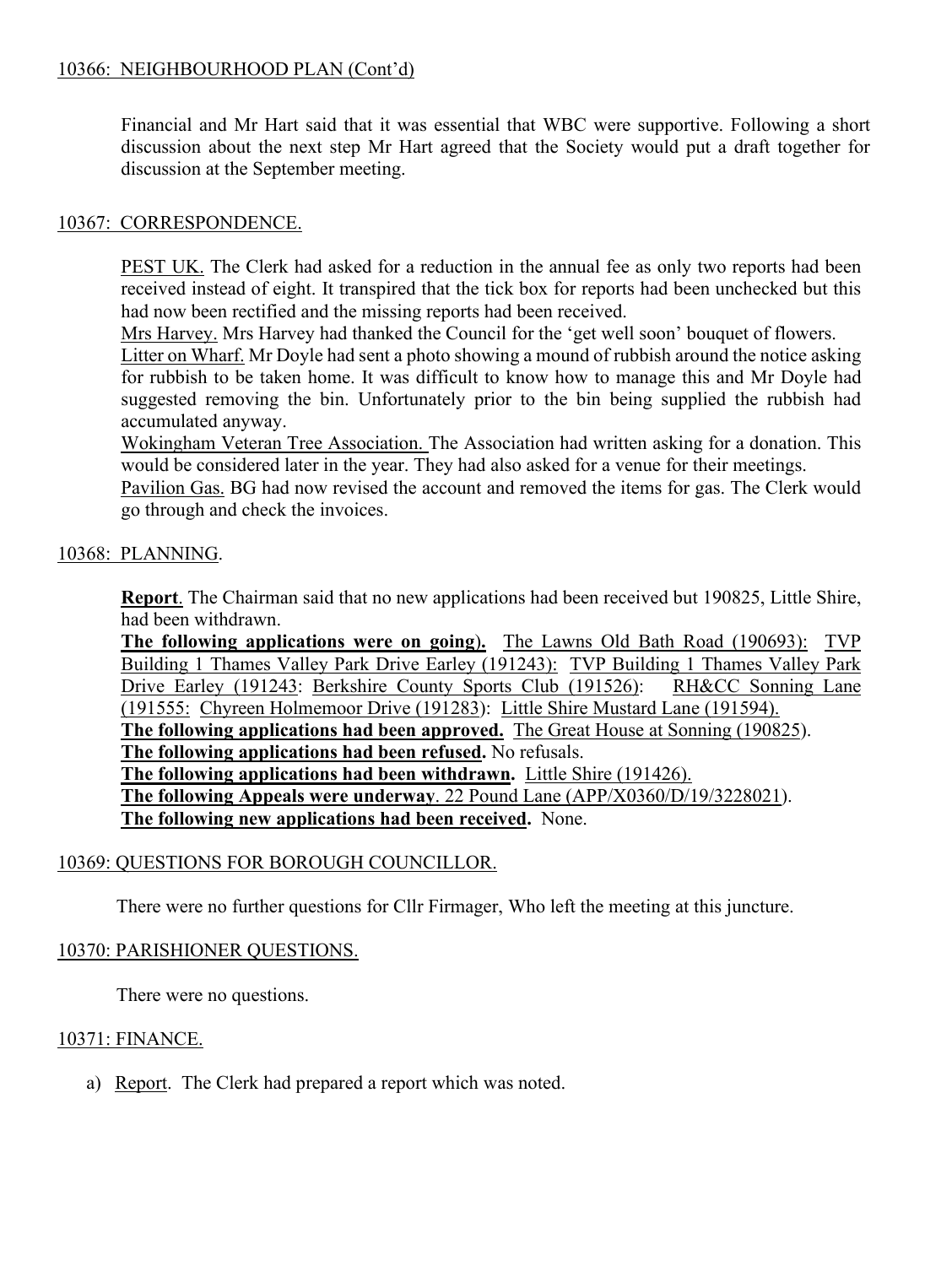b) Payment of Accounts. Mr Morrison proposed and Mr Fisher seconded the following payments:

| Date     | Chq | Name                  | <b>Service item</b>     | Gross   | <b>VAT</b> | <b>Net</b> | Committee          | Sub-comm.       |
|----------|-----|-----------------------|-------------------------|---------|------------|------------|--------------------|-----------------|
| 09/06/19 | 595 | Sonning Litter        | Litter (replace 587)    | 150.00  | 0.00       | 150.00     | <b>HIGHWAYS</b>    | Litter          |
| 09/06/19 | 596 | Henley Land           | Mowing                  | 260.00  | 0.00       | 260.00     | <b>RECREATION</b>  | Main Mowing     |
| 09/06/19 | 597 | Height Tree           | Work to Horse Chestnuts | 2124.00 | 354.00     | 1770.00    | <b>RECREATION</b>  | Misc.           |
|          |     | Care                  | etc.                    |         |            |            |                    |                 |
| 09/06/19 | 598 | Castle Water          | Allot                   | 14.08   | 0.00       | 14.08      | <b>ENVIRONMENT</b> | Allot Water     |
| 09/06/19 | 598 | Castle Water          | Square                  | 95.22   | 0.00       | 95.22      | <b>SPORTS</b>      | Square Water    |
| 09/06/19 | 598 | Castle Water          | Pavilion                | 49.11   | 0.00       | 49.11      | <b>SPORTS</b>      | Pav. Water      |
| 09/06/19 | 599 | L A Bates             | TV Licence              | 154.50  | 0.00       | 154.50     | <b>SPORTS</b>      | <b>SCC TV</b>   |
| 09/06/19 | 599 | <b>ZEN</b>            | c-Panel (Annual)        | 71.86   | 11.98      | 59.88      | <b>ADMIN</b>       | Subscriptions   |
| 09/06/19 | 599 | <b>ZEN</b>            | Domain Name (Annual)    | 59.40   | 9.90       | 49.50      | <b>ADMIN</b>       | Subscriptions   |
| 09/06/19 | 600 | <b>TIVOLI</b>         | Dog Bins x 2 (April +   | 331.20  | 55.20      | 276.00     | <b>ENVIRONMENT</b> | Dog Bins        |
|          |     |                       | May)                    |         |            |            |                    |                 |
| 20/06/19 | 601 | A E Farnese           | <b>AGM</b> Refreshments | 26.46   | 0.00       | 26.46      | <b>ADMIN</b>       | Misc.           |
| 20/06/19 | 602 | Sonning Litter        | Litter (part month May) | 106.45  | 0.00       | 106.45     | <b>HIGHWAYS</b>    | Litter          |
| 20/06/19 | 603 | Sonning Land          | Mow Wharf. x 4          | 112.00  | 0.00       | 112.00     | <b>ENVIRONMENT</b> | Wharf Mow       |
| 20/06/19 | 603 | Sonning Land          | Mow Rec x 4             | 120.00  | 0.00       | 120.00     | <b>RECREATION</b>  | Play Mow        |
| 20/06/18 | 603 | Sonning Land          | Hedges (P Lane)         | 60.00   | 0.00       | 60.00      | <b>RECREATION</b>  | Pound Hedge     |
| 26/06/19 | 604 | CAS                   | Insurance – Ann Premium | 1653.22 | 0.00       | 1653.22    | <b>ADMIN</b>       | Insurance       |
| 26/06/19 | 605 | L A Bates             | Honorarium less TAX     | 2723.75 | 0.00       | 2723.75    | <b>CLERK</b>       | Honorarium      |
| 26/06/19 | 605 | L A Bates             | Telephone               | 40.00   | 0.00       | 40.00      | <b>ADMIN</b>       | Print/Post/Stat |
| 26/06/19 | 607 | <b>Inland Revenue</b> | <b>TAX</b>              | 151.00  | 0.00       | 151.00     | <b>CLERK</b>       | Tax             |
| 26/06/19 | 606 | <b>Inland Revenue</b> | <b>NIC</b>              | 99.03   | 0.00       | 99.03      | <b>CLERK</b>       | <b>NIC</b>      |
|          |     |                       | <b>TOTAL</b>            | 8401.28 | 431.08     | 7970.20    |                    |                 |

## **SPC PAYMENT OF ACCOUNTS JULY (1 TO 31 JUNE) '19**

#### c) 2018/19 Annual Return – Annual Governance Statement.

The Clerk had circulated the 2018/19 AGAR documents, pages 1 to 6, which, included the Internal Auditors report, the Annual Governance Statement and the Annual Accountancy Statement. These were all reviewed. Following discussion Mr Morrison proposed approving the Annual Governance Statement, Mr Fisher seconded and this was unanimously approved.

#### d) 2018/19 Annual Return Accountancy Statements

Having reviewed the Annual Accountancy Statements the Chairman proposed approving the Accountancy Statement, Mr Fisher seconded and these were unanimously approved. Mr Morrison said that thanks were due to the Clerk for keeping the day to day finance records.

## e) Accountants Draft Outline of Letter to HMRC reference VAT on Pavilion.

The accountants had redrafted their outline proposed approach to HMRC and had emailed it the previous day for circulation. They had agreed a fee of £2,000, to draft a letter to HMRC, and a liability of £50,000. Following discussion it was agreed that the proposed approach was a good one and the Chairman proposed accepting the fee and asking the accountants to progress to the next stage. Mr Morrison seconded and this was unanimously approved.

#### f) Parish Council Financial Standing Orders.

The Clerk had circulated the draft Financial Standing Orders based on the NALC proposal. Following discussion Mr Morrison proposed and the Chairman seconded adopting the revised Financial Standing Orders and this was unanimously approved.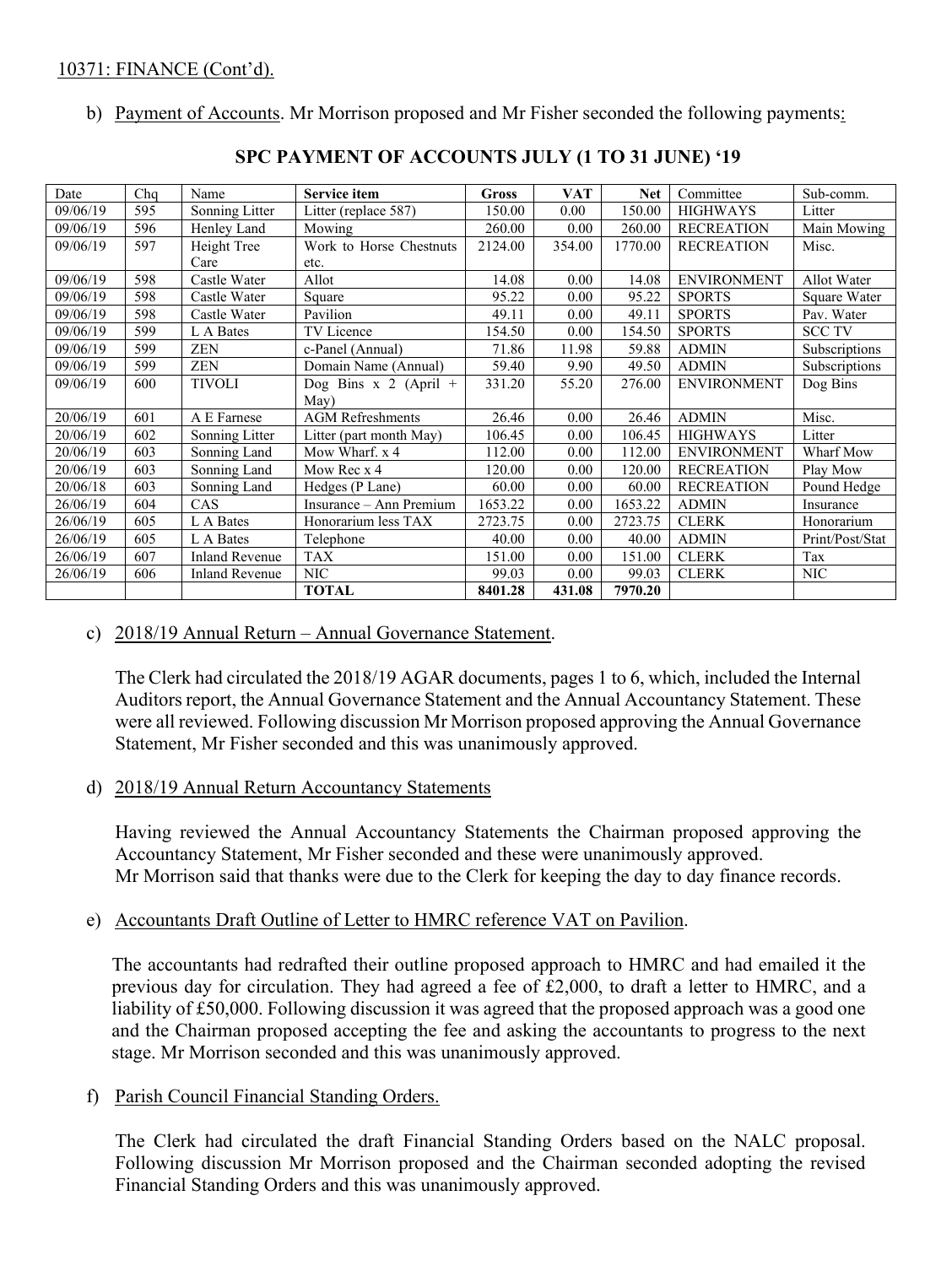## 10371: FINANCE (Cont'd).

g) New Signatory. It had been agreed at the May meeting that Mrs Harvey should replace Mrs Pownall as the new signatory on the Barclays account. Mr Morrison agreed to progress this.

## 10372: HIGHWAYS

School Crossing. There were no further updates

Speed Indicators (SID). Mr Fisher said that the figures for Pound Lane showed 4500 vehicles per day. A vehicle driving at 65mph at 12.55am had been recorded and figures showed that at least one vehicle per day was travelling at 55mph and 70% of vehicles were over the speed limit. Charvil Lane figures were similar but slightly slower than in Pound Lane.

Lorry Watch. Mr Fisher said that West Berkshire dealt with overweight vehicles and he would send photos of offending vehicles to them.

Lorry Watch. Mr Fisher and his colleagues were trying to match dates and would choose one spot in each of their parishes to monitor.

Rerouting High Power Electricity Cables in Sonning. Mr Fisher had suggested that the Church should be consulted.

## 10373: RECREATION AND ENVIRONMENT W.G.

- a) Safety Checks. The Chairman had inspected the playground and he and Mr Fisher would be cleaning the equipment and would also check out the netball post.
- b) Pavilion Fund Raising. Mr Morrison would check the account and pass the information on to SCC.
- c) Pagoda Light. This was ongoing.
- d) Charvil Football Club Property. Mrs Harvey would continue to liaise with the Club.
- e) SLTC Main Gate. The Chairman said that he and Mr Fisher would look at the gate again.

### 10374: TECHNICAL SERVICES.

Safety Checks. The Chairman had carried out the safety checks on the Wharf. Lighting Upgrade. Mr Fisher said that he had spoken to a Mr Smith about the scratches and the light shields would be delivered at the end of July.

Wharf Gate. Henley Contracting had said they would do this at the end of July.

### 10375: V.E. DAY 2020.

Mrs Fielder was looking into this.

### 10376: ALLOTMENTS.

The Chairman said that a skip was required so the compost heap could be removed and the area tidied up and seeded.

### 10377: POLICE AND SECURITY.

In her absence Mrs Fielder had provided the latest police report. There had been criminal damage in Old Bath Road where vehicles had been damaged. The theft of a wallet from a gentleman's jacket, which had been hanging up, had been reported in Thames Street. The theft of an ice cream